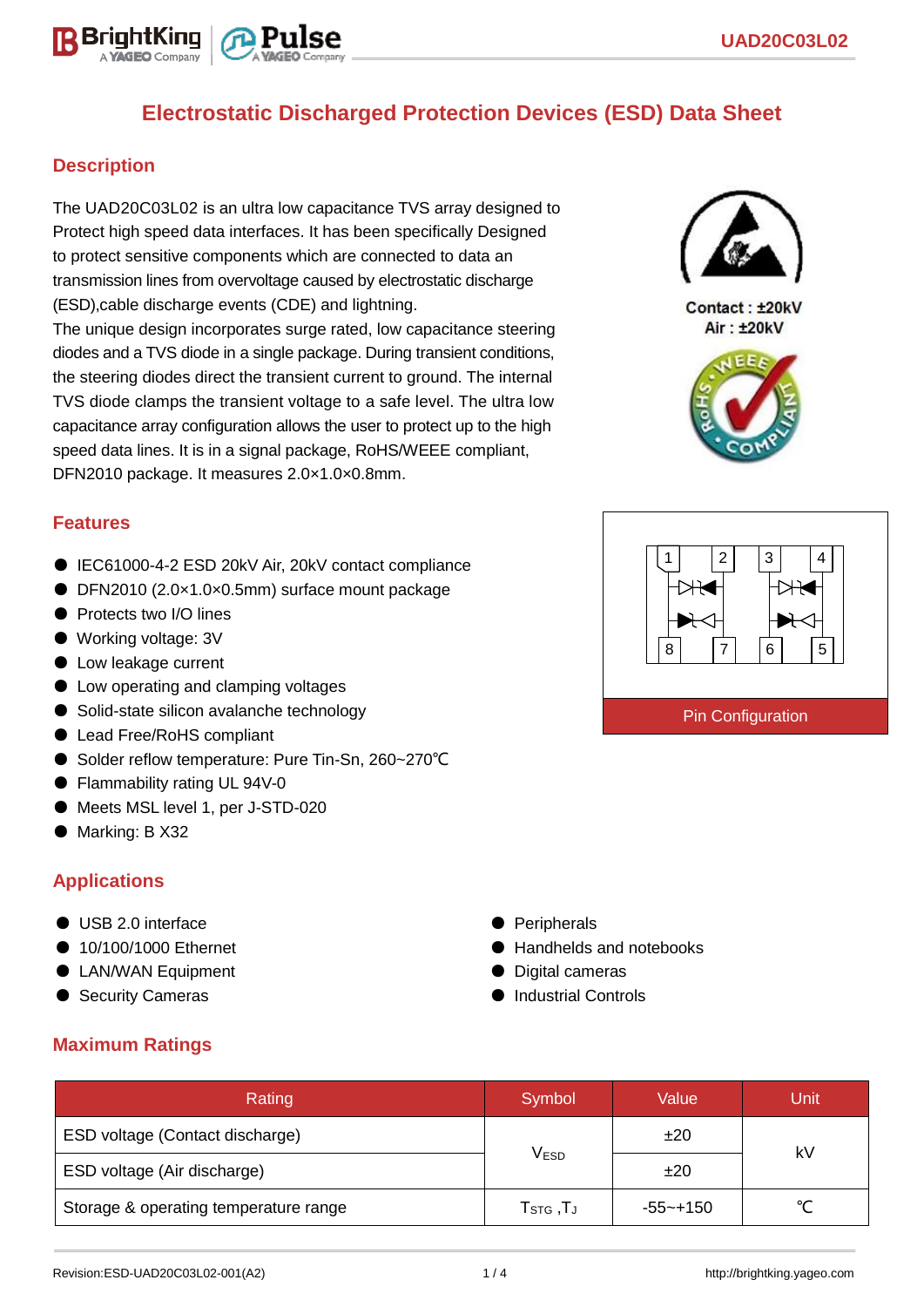

# **Electrical Characteristics (TJ=25**℃**)**

| Parameter                              | Symbol                     | Condition       | Min. | Typ. | Max. | Unit |
|----------------------------------------|----------------------------|-----------------|------|------|------|------|
| Reverse stand-off voltage              | V <sub>RWM</sub>           |                 |      |      | 3    |      |
| Reverse breakdown voltage              | $\mathsf{V}_{\mathsf{BR}}$ | $I_{BR}$ =1mA   | 3.5  |      |      |      |
| Reverse leakage current                | <b>I</b> R                 | $V_R = 3.0V$    |      |      |      | μA   |
| Clamping voltage ( $tp = 8/20 \mu s$ ) | Vc                         | $I_{PP} = 3.0A$ |      | 15   |      |      |
| Peak Pulse Current (tp=8/20µs)         | <b>I</b> PP                |                 |      |      | 3    | A    |
| Off state junction capacitance         | C,                         | $0Vdc.f=1MHz$   |      | 3    |      | рF   |

## **Typical Characteristics Curves**







Figure 1. Capacitance vs. Bias Voltage Figure 2. Insertion Loss (S21) I/O to GND



#### Figure 3. Pulse Waveform **Figure 4. ESD Clamping (8kV Contact IEC61000-4-2)**

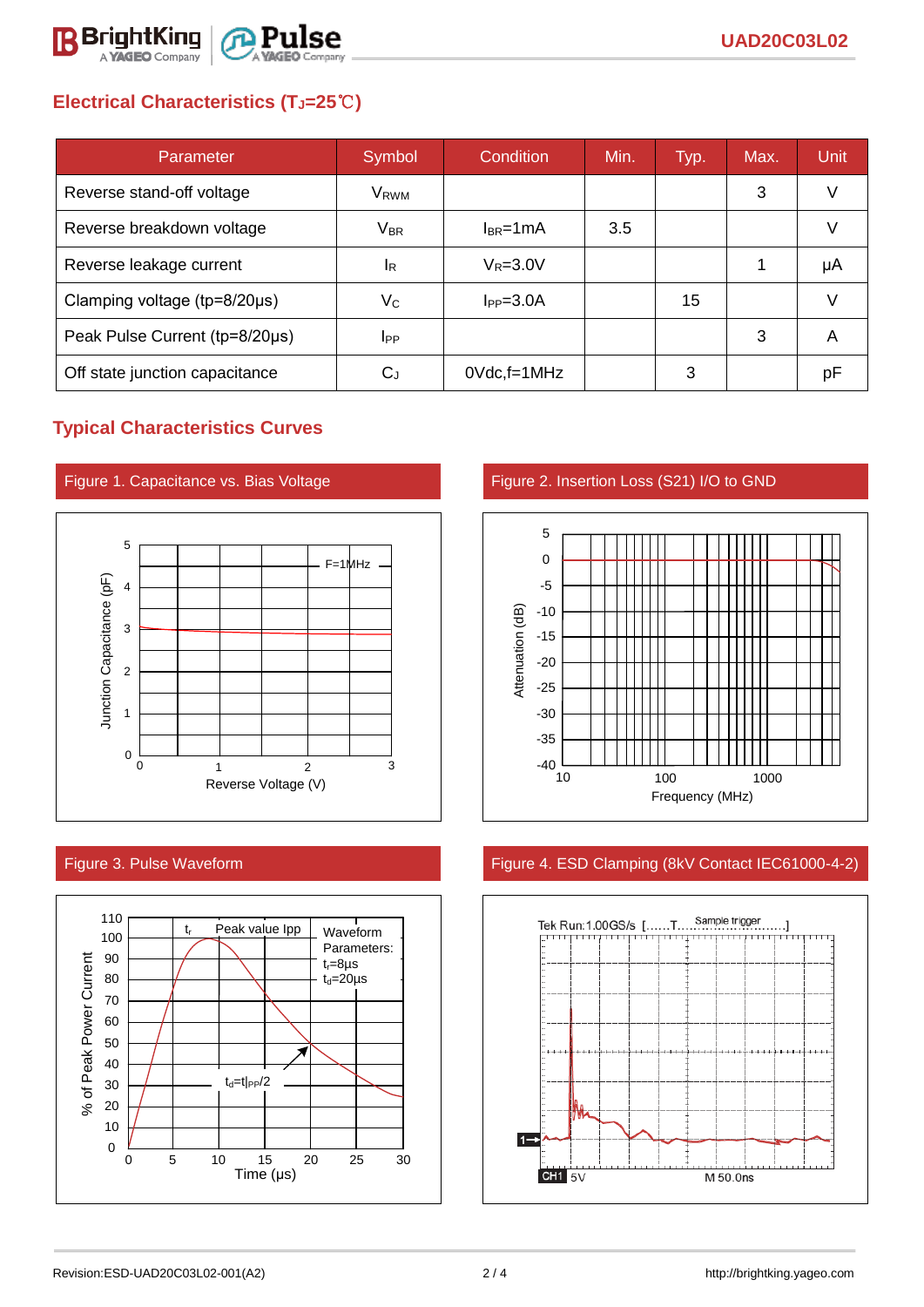

# **Recommended Soldering Conditions**